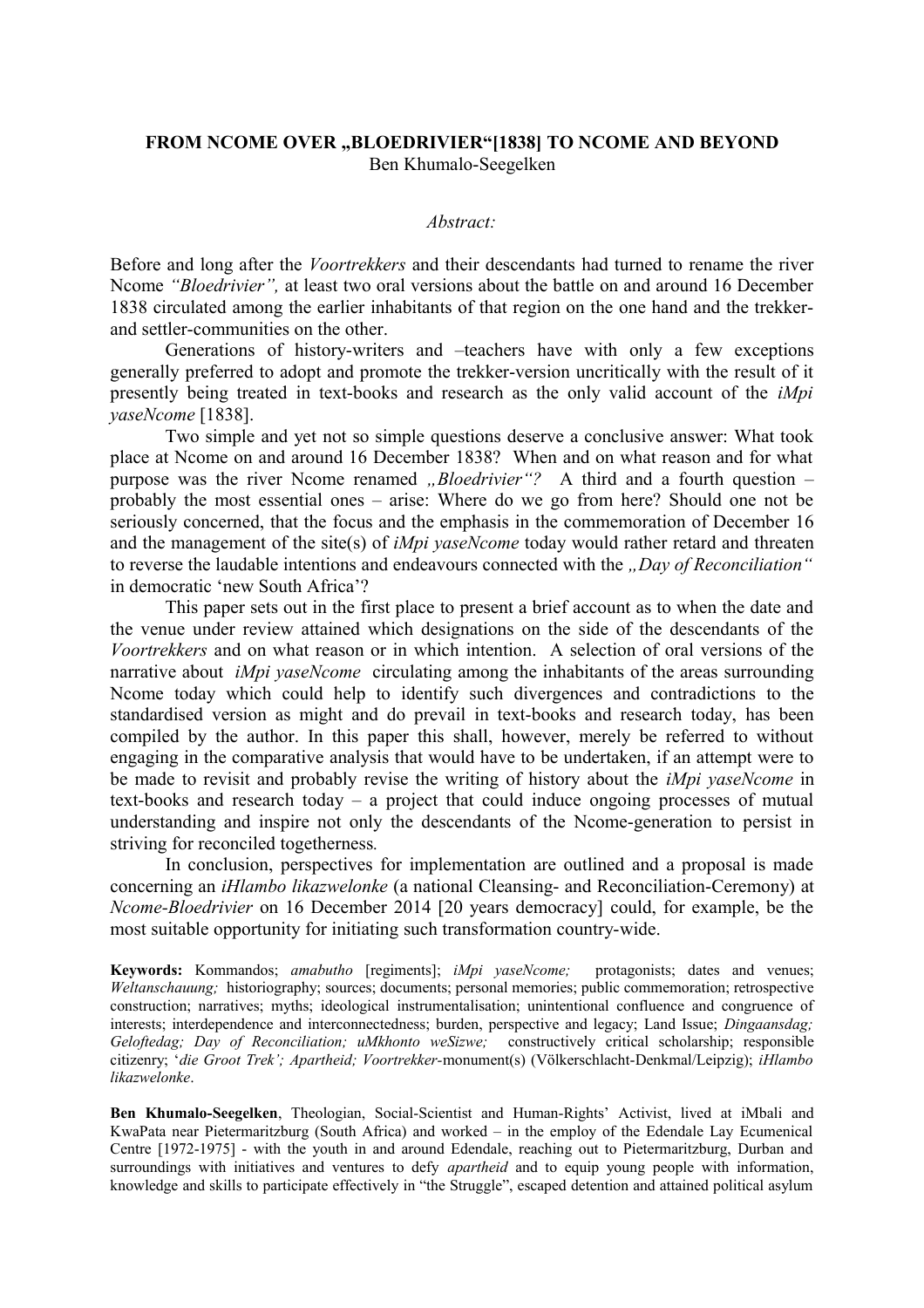in West Germany [1975], lives and works in a variety of civil-rights' networks both in South Africa and in Germany.

# FROM NCOME OVER "BLOEDRIVIER" [1838] TO NCOME AND BEYOND

### *1 Some of the Principles underlying Historiography*

I start by briefly calling to mind five of the common factors that determine the pursuit of reading and writing history and histories [historiography] in scholarly and public fields:

- Reading and writing history and histories has to do with persons and communities in relation to incidents, dates and venues over periods of time.
- Readers and writers of history are very often **not identical** with the protagonists of the same history even though they might be descendants of these.
- Readers and writers of history can take cognisance of and relate to instances, occurrences and undertakings preceding their own lifetime primarily by acquring **access to sources and documents** – oral, archeological, graphical, etc. [including most probably memory-notes by *Zeitzeugen* (Contemporaries; "veterans") as well].
- Instances, occurrences and undertakings preceding the lifetime of contemporary readers and writers of history are **subject to interpretation**.
- **Models and versions** of interpretation **vary** according to circumstances [*izimo; omstandighede*] including socio-political, economic and ideological factors. [*"Weltanschaaung" –* a subconscious perspective on issues and developments that is admittedly subjective]

### *2 Observations and Conclusions*

There are three observations and conclusions that I have arrived at and am grappling with in my endeavour to read and understand the history of the *iMpi yaseNcome:*

- 1. In as much as a **calendar-date** can over a certain period come to be known, remembered and commemorated under differing names, a **venue** of a particular instance, occurrence or undertaking can adopt or discard the names given to it consecutively or simultaneously. The 16th of December and the river Ncome are two examples in this regard.
- 2. Readers and writers of history will always know of **various models and versions of interpretation** and will often tend to favour or disfavour the one or the other depending on circumstances [*izimo; omstandighede*] including socio-political, economic and ideological factors. [*"Weltanschaaung"*- an admittedly subjective underlying perspective on issues and developments].
- 3. Readers and writers of history do participate in varying scholarly and public undertakings and are capable of **facilitating contemporary processes** of addressing the past in a given context even responsibly and sustainably.
- *3 iMpi yaseNcome: two essential questions*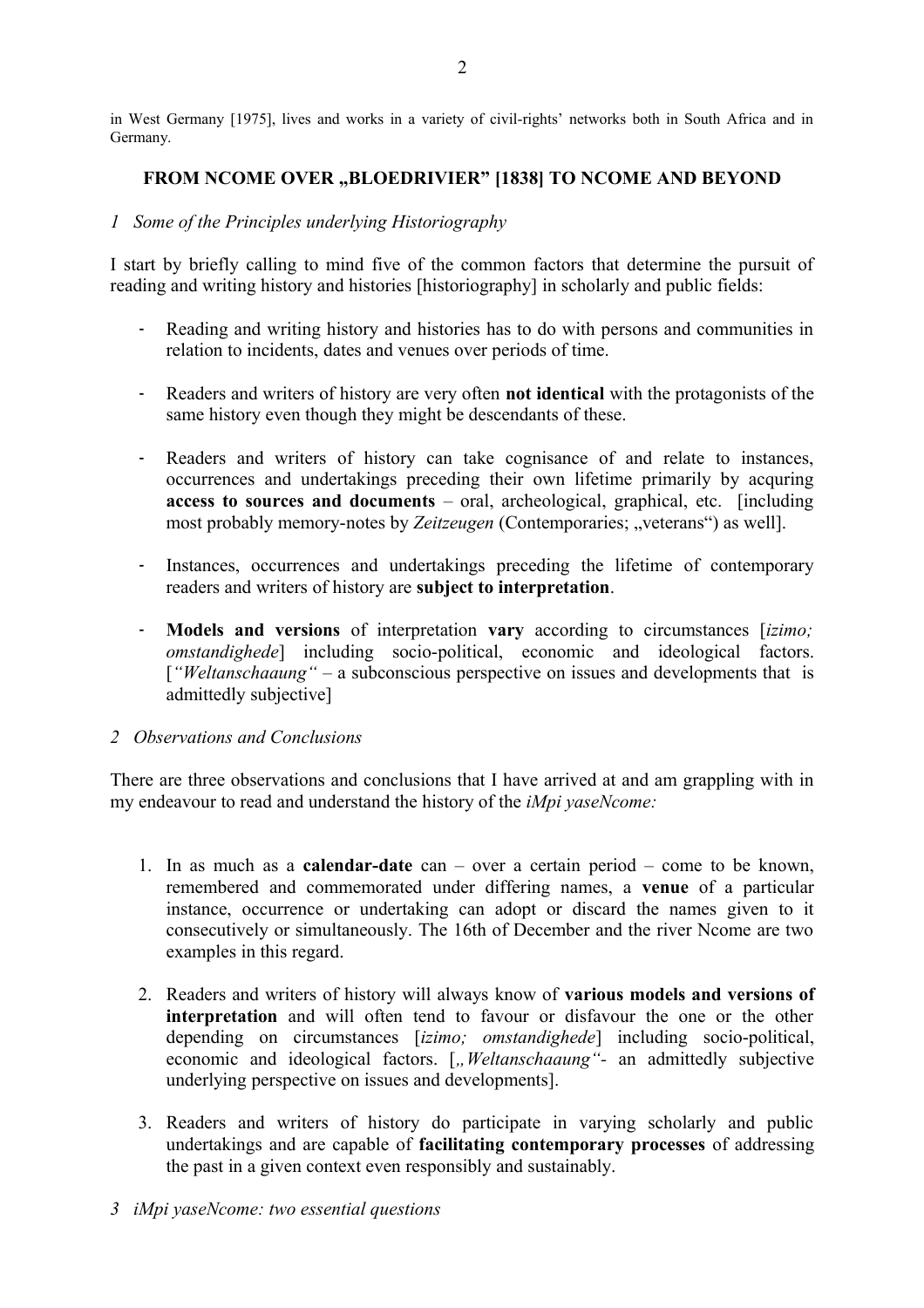Two simple and yet not so simple questions deserve attention to start with: *What took place at Ncome on and around 16 December 1838? When and on what reason and for what purpose was the river Ncome renamed "Bloedrivier"?* Naturally a third question – certainly the most important one - has to be posed: *Where do we go from here?* 

I cite a few examples to illustrate the significance of these questions and, hopefully, to substantiate my subsequent attempts to answer them as well as the proposals I wish to make and the arguments I present:

## *4 Examples: calendar-dates | venues – changing names*

A number of years after the military encounter at Ncome on 16 December 1838, the survivors on both sides – *amabutho kaZulu* [the regiments of the Zulu-Kingdom] and the *Voortrekker*kommandos *–* and their families used to remember that day and commemorated it in their homes in different ways.

In 1864 – well over two and a half decades **after** *iMpi yaseNcome,* the survivors from the ranks of the *Voortrekker-*kommandos, their families and their descendants decided to widen the scope and saw to it that the commemorating of 16 December 1838 henceforth be an issue of public interest in their church and - shortly after that [1865] - also in one of the territories that they had up to then occupied and renamed the *Zuid-Afrikaansche Republiek* [later renamed the *Transvaal*]: The Synod, the governing body of their Church, meeting at *Pietermaritzburg* in what had then been declared the *British Colony of Natal*, resolved on October 3, 1864 that *"Dingaansdag*", as the 16<sup>th</sup> of December then used to be referred to, be observed in the life and liturgy of the congregations within its area of influence; an annual commemoration-service, that would be co-convened by their Church at Ncome, was agreed upon. To a public holiday, *"Dingaansdag*", was declared in 1865 in the territory the *Voortrekkers* had renamed "Transvaal", that was over 27 years after the *iMpi yaseNcome*. When in 1910 the territories that both the British and the Boers had up to then declared their own colonies or 'republics' were put together to form what they termed the *Union of South Africa, they installed <i>"Dingaansdag*" as public holiday in the entire territory known to us today as South Africa.

I take a big leap from 1910 up to 1952; am aware that, in doing so, I leave a series of aspects of our theme untouched. These are, for example: *'die Groot Trek'* in the context of developments in Africa and elsewhere before and after *iMpi yaseNcome*; the World Wars; *Apartheid*; *Voortrekker*-monuments in their relationship to the *Völkerschlacht-Denkmal* (War-Memorial Monument) in Leipzig in its significance to the Nazi-dictatorship in Germany [1933-1945] and in their significance to the apartheid-regime [1948-1994].

When in 1952 – three years after the inauguration of the *Voortrekker-*monument in Pretoria in 1949 – "*Dingaansdag*", the 16<sup>th</sup> of December, came to be renamed *Geloftedag*, Day of the Covenant, almost one hundred and thirteen years had elapsed since the *iMpi yaseNcome.* None of the direct protagonists in that war were still living or were in any way actively involved in any of the deliberations or decisions taken in 1952. The descendants on both sides – the descendants of *amabutho kaZulu* and of the *Voortrekker-*kommandos *–* and even more the general public had grown into being the primary bearers of the memories once held and passed on by the generations succeeding the protagonists of *iMpi yaseNcome* before them. The version and versions of the narrative that were then in circulation about *iMpi yaseNcome* were at best of the fourth generation.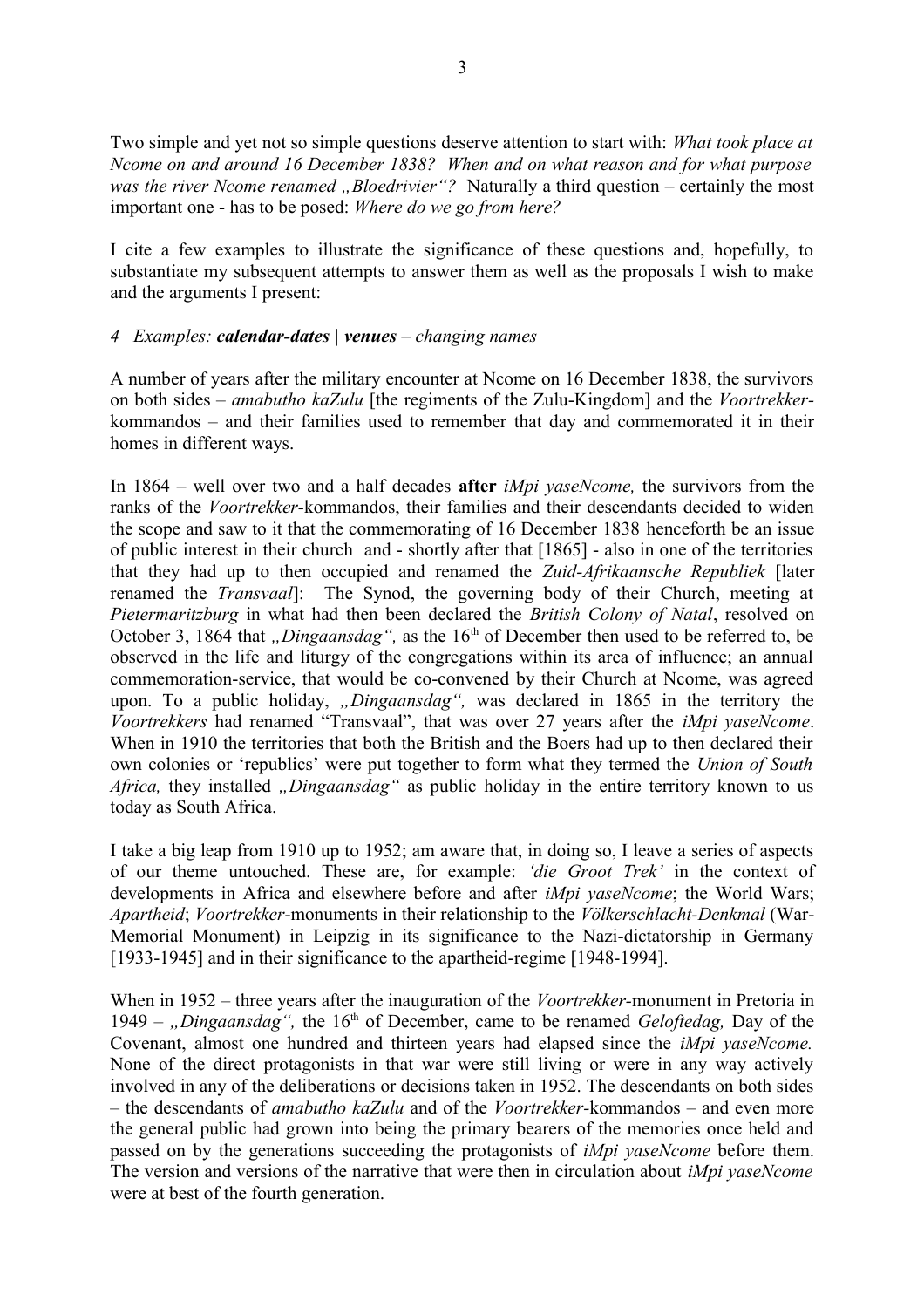Up to 1952, December 16 had moved from an informal day of personal and familycommemoration in homes, over to a day of a liturgically composed and synodically instituted and sanctioned public ceremony with religious overtones at the venue of the incident under review, up to a legally enforced public holiday throughout the whole territory of present day South Africa. For the rest of the colonial and post-colonial era, through to the rise and fall of the apartheid-regime, 16 December 1838 preoccupied and moved more than only the descendants of the direct protagonists in *iMpi yaseNcome* considerably. This date has, indeed, become the foundation and the corner-stone of the entity and the constellation of interests and peoples known today as *South Africa.* This constellation of interests and peoples from all population-groups – not only the descendants of the *Voortrekkers -* can today rightly claim to have been born as a political entity, *South Africans,* at Ncome on 16 December, 1838*.*

The struggle for liberation against colonialism and apartheid had, of course, always related to this date as well: That *uMkhonto weSizwe,* the armed wing of the liberation-movement coordinated by the African National Congress (ANC), was launched on December 16 in 1961, could certainly not have been co-incidental at all.

Dates and venues – once more:

- *"Dingaansdag*" and *"Geloftedag*" are but two of a series of names the 16th of December has come to bear over the decades, each of which was and is expression of:
	- a particular perception,
	- *-* a particular version of interpretation,
	- *-* a particular definition of perspective and
	- *-* a particular programme of action on its own.

The same holds for the name "Bloedrivier", ["Blood River", "eBhodriva".

• The *date*, 16 December in and after 1838, 1910, 1938, 1948, 1971 - "Dingaansdag", *"Geloftedag", "Day of Reconciliation"* on the one hand and the *venue*, Ncome and *"Bloedrivier",* on the other hand are in themselves a lucid illustration as to how historiography – the reading and writing of history and histories – more than seldom goes over to adopting changed perceptions and interpretations of occurrences and events and even becoming prone to effecting ideological instrumentalisation<sup>[1](#page-3-0)</sup> and presentation of incidents, issues and events that the protagonists just simply would have experienced totally differently.

The *date*, 16 December in and after 1994 – the *"Day of Reconciliation"*, on the one hand and the *venue*, Ncome-*Bloedrivier* on the other hand, tend of late to alienate instead of reconciling: The focus and the emphasis on the bone of contention between the descendants of the survivors of the *iMpi yaseNcome - uZulu* and the *Boers* today degrades the rest of South Africa's population at best into tolerated spectators or simply unwelcome outsiders in matters of heritage and nation-building supposed to be the concern of everyone. The seSotho-speaking part of the local population does not seem to

<span id="page-3-0"></span><sup>1</sup> Nsizwa Dlamini, 'The Battle of Ncome project: state memorialism, discomforting spaces', *Southern African Humanities,* Vol. 13, Pietermaritzburg, December 2001, Pages 125–138; M. Xulu, *Legacy Project: Blood River memorial, towards the reinterpretation of history,* (undated); Dlamini, 135: "In this brand of narrative, historical events are arranged and rearranged in a 'sectional way to affirm a moral superiority and ascribe a particular identity' … The mythico-history that was produced in the Bloedrivier Monument is now reproduced in mirror image by the new Ncome Museum, and interpretation of the battle consists of two opposing mythico-histories.".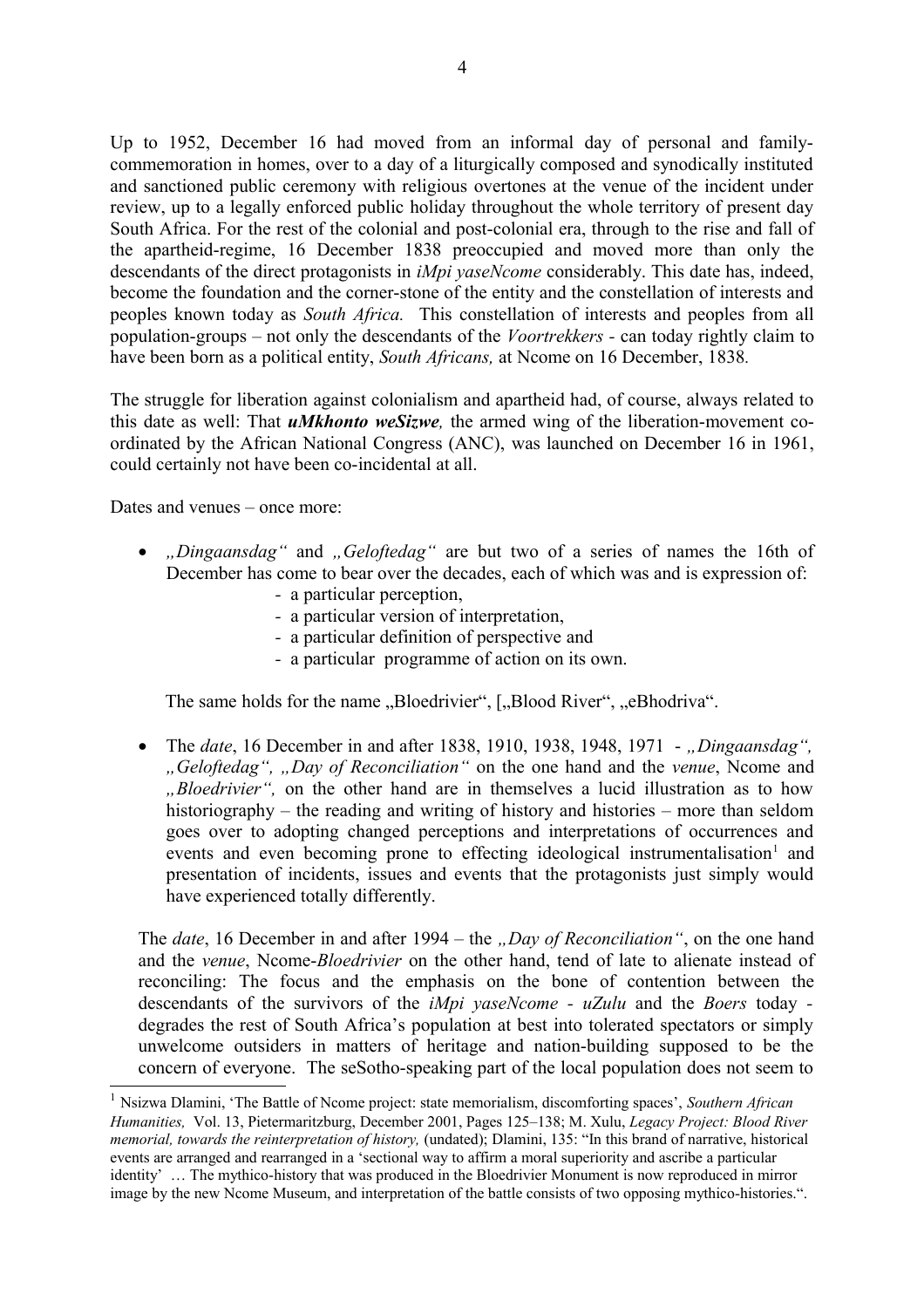have fully arrived at the issues at stake and to have become part of the decision-making and implementation processes at and around Ncome-*Bloedrivier* since 1994. One should, indeed, be seriously concerned, that the focus and the emphasis in the commemoration of the date and the management of the site(s) around *iMpi yaseNcome* today would rather retard and threaten to reverse the laudable intentions and endeavours associated with the *"Day of Reconciliation".* [2](#page-4-0)

# *5 IMpi yaseNcome: historiography, politics and perspectives today*

Once more: *What took place at Ncome on and around 16 December 1838? When and on what reason and for what purpose was the river Ncome renamed "Bloedrivier"? Where do we go from here?*

This conference might and should give room for these and other questions to be reflected upon and enable the participants to outline possible avenues of constructively critical scholarship and responsible citizenry.

I have two statements to make in this regard.

The first one: It stands beyond doubt that *iMpi yaseNcome* saw the blood of the protagonists from both sides flow and stain the soil of this part of the African continent indelibly. In view of the blood shed on both sides at and around Ncome on and around 16 December 1838, Ncome today bears the name *"Bloedrivier"*, this however, in a sense that is as inclusive and in no way as ideologically-manipulative as might certainly have been intended by those who coined and gave that name in the years and decades following 16 December 1838. "Ncome" and "Bloedrivier" are two sides of the same coin; they have become Siamese twins.

The second one: Whereas *iMpi yaseNcome* on the one hand is held to have resulted in the victory of the one side of its protagonists over the other, on the other hand doubts prevail up to this day concerning the validity of such a claim. The circumstances, the scale and the dimensions generally attributed to the military encounter under review are simply too unique and too extraordinary to be true. *IMpi yaseNcome* will most probably have been won and lost by **both** alike – *amabutho kaZulu* and the *Voortrekker-*kommandos: On military terms both *lost*; on political terms both *won* the war – the one more, the other less.

Both sides of the encounter at Ncome – *amabutho kaZulu* and the *Voortrekker-*kommandos *–* emerged as a new constellation of polities – a new political reality - in Southern Africa that, notwithstanding the open questions and the ongoing animosities between them, even British imperialism those days could not have afforded to ever underestimate – *uZulu* and the *Boers/amaBhunu* [as the *Voorktrekkers* and their descendants more and more turned to be known].

<span id="page-4-0"></span><sup>&</sup>lt;sup>2</sup> Dlamini (2001), 138: "During the past 13 years [1988-2001], people of the Nquthu-area have suffered ethnic and political conflict, and the elevation of Zulu ethnic-nationalism and the erasure of the Tlokoa from the history of the region might see a prolongation of this conflict. This conflict of dual identities started in 1988 with the killing of chief Elphas Molefe's son, allegedly because it was 'suspected that he was an ANC or rather UDF (United Democratic Front) member'. This was followed in 1989, by the suspension of chief Molefe from his position as a chief of the Molefe. In 1992, he was finally dismissed from this position. The situation was aggravated on 7 November 1993, when his house was attacked, an event which claimed 11 deaths. This was followed in April 1994, by the shootings which resulted in the killing of an *induna*, Alfred Molefe. Subsequent incidents in July 1995 and March 1996 resulted in chief Molefe's house being 'destroyed, and the material [from his house] stolen'. Certainly, the Ncome site effaces the contributions of the Tlokoa and is a vehicle for 'Zulu-isation' in the area. One wonders if the monument falls within the dual identity discourse, servicing an ethnic and a political party identity".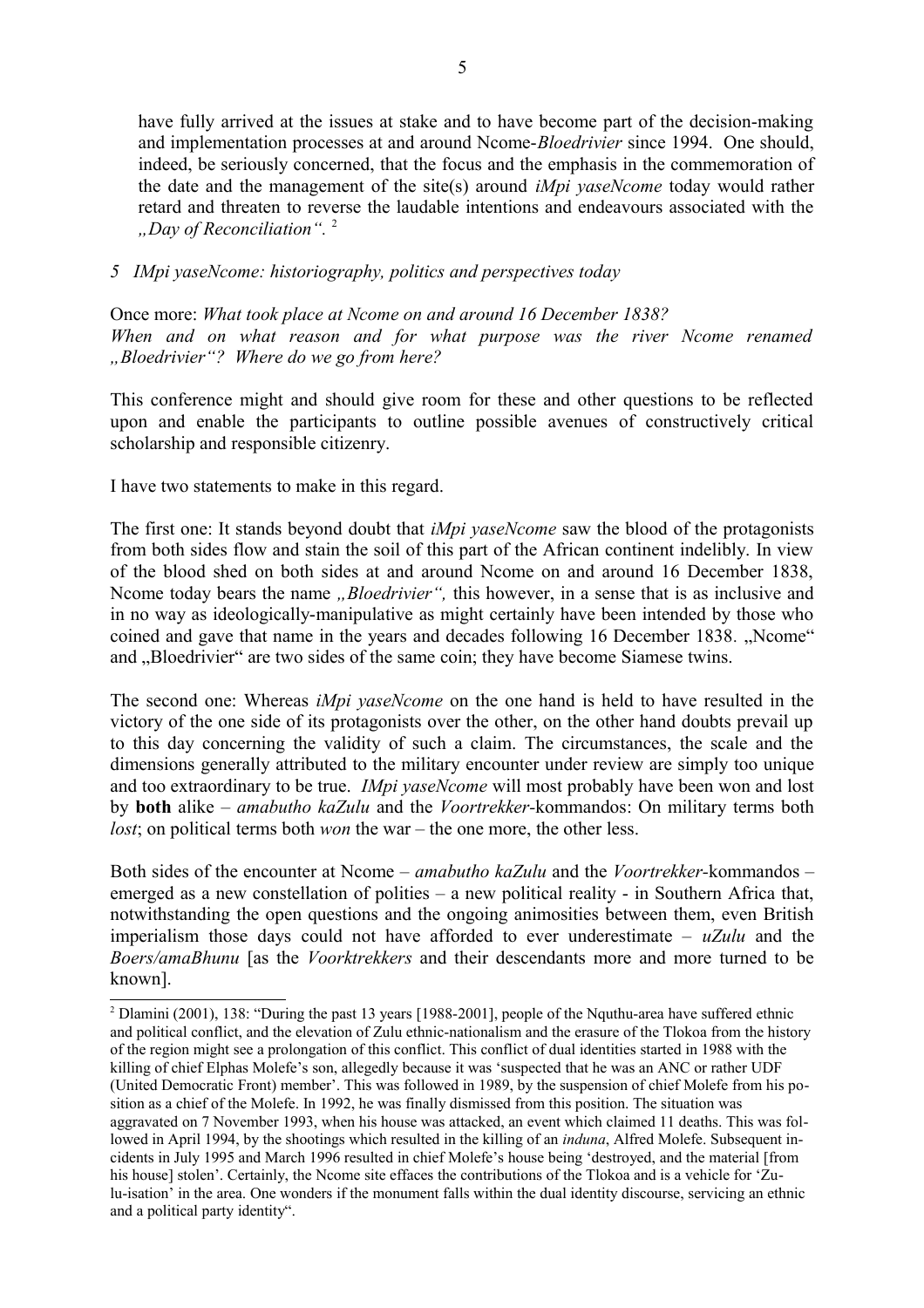Retrospectively one may resume presumably rightly so: Seemingly endless and almost irreconcilable animosity has characterised *uZulu* and the *Boers* more than any other constellation in colonial and post-colonial Southern Africa since 16 December 1838. *UZulu* and the *Boers* have over almost two centuries - obviously unintentionally - experienced and endured confluence and congruence of interests in an inextricable way and have paradoxically witnessed moments of interdependence and complex interconnectedness over decades under different political constellations since 16 December 1838, including the apartheid-era. The Land Issue is certainly one bone of contention in the shared living-room between *uZulu* and the *Boers* that has stayed and *trekked* with them into wider horizons of the subcontinent.

6

The history of Southern Africa since December 16, 1838 would hardly have resulted in the diversified constellation of reconciling interest-groups and communities of our days were it not for the heavy legacy *iMpi yaseNcome* imposed on its protagonists and their descendants. That legacy rests on our shoulders to this day and is the driving motive for a get-together like ours today.

Where do we go from here?

# *6 Conclusion - from Ncome over "Bloedrivier" to Ncome and beyond!*

In conclusion: Historiography is not without *challenges* and can uncover *perspectives* hitherto unprecedented*.* Being mindful of the **legacy** of *iMpi yaseNcome* for us today, therefore, necessarily means and must lead to

- 1. **realising and accepting** that every date and every venue in a community with as divers a heritage as the South African, can be known, remembered and commemorated in various ways concurrently – Ncome, Bloedrivier, Blood River, eBhodriva, … as designations for one and the same venue by people from the various sectors and ancestral lines of one and the same community on the basis of a democratic constitution upholding human rights and promoting diversity.
- 2. **transforming and developing** the venues of military encounter into venues for learning and advancing, meeting and recreation and living - a *classroom* for young and old, a *picnic-site* and an *open-air theatre* for everyone. *IHlambo likazwelonke* (a national Cleansing- and Reconciliation-Ceremony) on 16 December 2014 [20 years democracy] could, for example, be the most suitable opportunity for initiating such transformation country-wide.
- 3. cultivating a **culture of remembering and reminding** which would ensure that coming generations know of the past and would consequently avoid engaging in confrontative encounters of similar nature and seek to give room to confluence and congruence of interests in sustainable measures.
- 4. assuming responsibility for the initiation and the maintenance of networks of **constructively critical scholarship and responsible citizenry** that reach out and cooperate in transnational and global contexts - *from Ncome over* "*Bloedrivier" to Ncome and beyond!*

Ngiyabonga. Dankie!